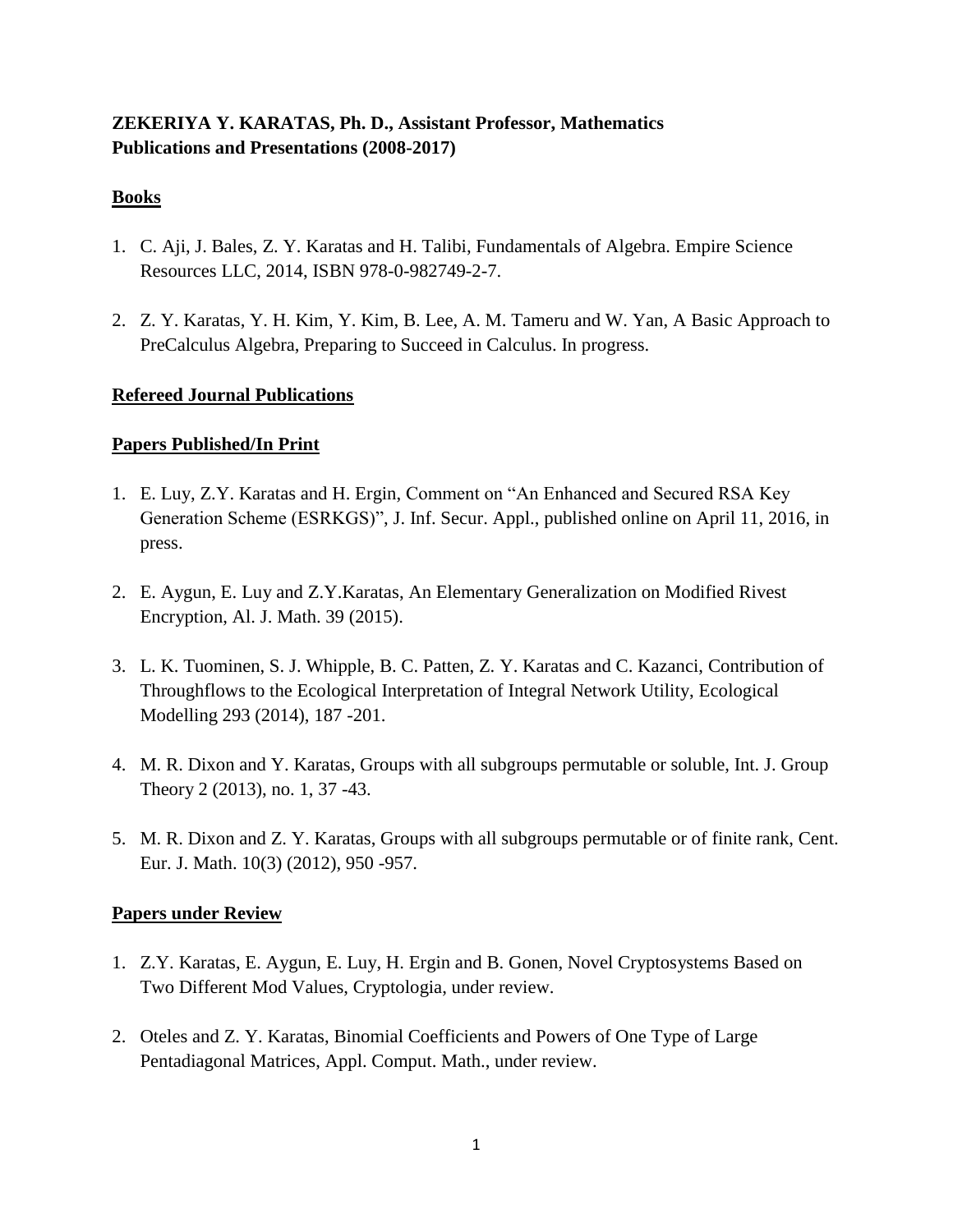#### **Publications in International Conference Proceedings**

- 1. Z. Y. Karatas, E. Aygün, E. Lüy, H. Ergin and B. Gönen, Novel Cryptosystems Based on Two Different Mod Values, International Conference on Mathematics and Mathematics Education (ICMME-2016), Fırat University, Elazığ, Turkey, 12-14 May 2016.
- 2. E. Lüy, Z. Y. Karatas and H. Ergin, Multy-Power RSA, International Conference on Mathematics and Mathematics Education (ICMME-2016), Fırat University, Elazığ, Turkey, 12-14 May 2016.

#### **Presentations at National and International Conferences**

- 1. Southern Regional Algebra Conference, March 18-20, 2016 Presentation: Groups whose non-permutable subgroups satisfy certain rank conditions Auburn University, Auburn, AL
- 2. 66th Annual Meeting of the AACTM, February 13, 2016 (Alabama Association of College Teachers of Mathematics) Presentation: A Novel Cryptosystem Based on Lower Triangular Matrices Auburn University at Montgomery, Montgomery, AL
- 3. Southern Regional Algebra Conference, March 13-15, 2015 Presentation: Groups with all subgroups permutable or soluble University of Louisiana at Lafayette, Lafayette, LA
- 4. 65th Annual Meeting of the AACTM, February 7, 2015 (Alabama Association of College Teachers of Mathematics) Presentation: Groups whose non-permutable subgroups satisfy certain conditions University of Alabama, Tuscaloosa, AL
- 5. Southern Regional Algebra Conference, April 25-27, 2014 Presentation: Groups with all subgroups permutable or of finite rank Auburn University at Montgomery, Montgomery, AL

### **Seminar Lectures**

1. Groups whose non-permutable subgroups satisfy certain conditions Algebra Seminar, Auburn University Montgomery, November 19, 2015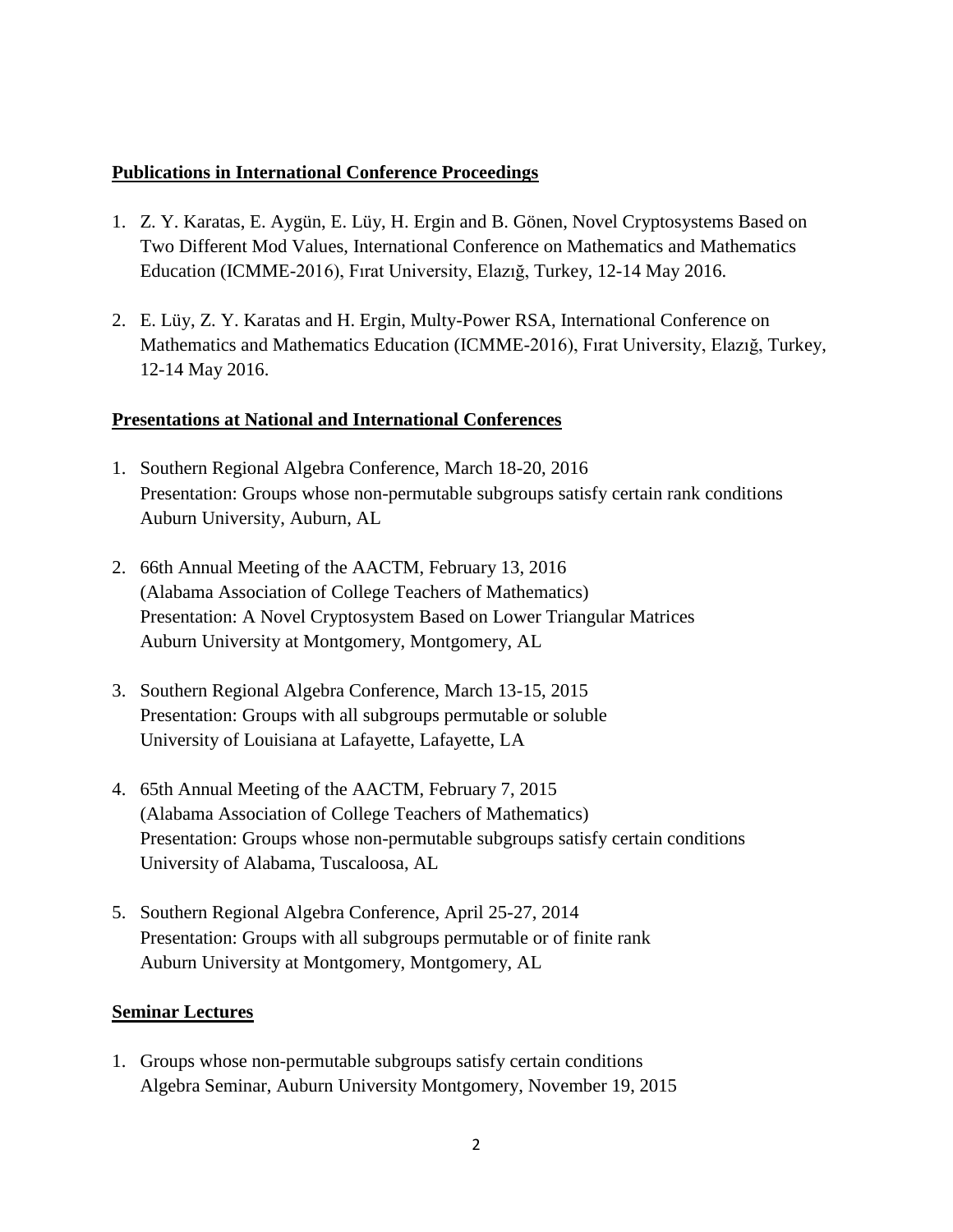- 2. Groups whose proper subgroups satisfy certain conditions, 2013 Algebra Seminar, Tuskegee University, 2013
- 3. Groups whose non-permutable subgroups satisfy certain conditions, 2012 Algebra Seminar, University of Georgia, 2012
- 4. Groups with all subgroups permutable or of finite rank, 2011 Algebra Seminar, University of Alabama, 2011

#### **Workshops/Conferences Attended Without Presentation**

- 1. STELAR NSF Innovative Technology Experiences for Students and Teachers (ITEST) Proposal Writing Workshop, June 9-10, 2015 Developing Strong NSF Proposals Tuskegee University, Tuskegee, AL
- 2. Professional Development Intensive Workshop, 'Embracing Changes as University Faculty: What's a professor to do?', Faculty Center for Teaching and Learning, Tuskegee University, Tuskegee, AL, March 24-25, 2014
- 3. 64th Annual Meeting of the AACTM, February 2014 (Alabama Association of College Teachers of Mathematics) Auburn University, Auburn, AL
- 4. Professional Development Intensive workshop, "The Science of Learning: Its Utility in Teaching and Learning" Faculty Center for Teaching & Learning, Tuskegee University, Tuskegee, AL, January 31, 2014
- 5. Initial NSF Undergraduate STEM Education Program Proposal Writing Session, Faculty Center for Teaching and Learning, Tuskegee University, Tuskegee, AL, November 20, 2013
- 6. Professional Development Intensive workshop, 'Strategies that Promote Active Learning' Faculty Center for Teaching & Learning, Tuskegee University, Tuskegee, AL, October 31- November 01, 2013
- 7. Professional Development Intensive workshop, 'Connecting the "Ivory Tower" to the Real World' Faculty Center for Teaching & Learning, Tuskegee University, Tuskegee, AL, September 25-26, 2013